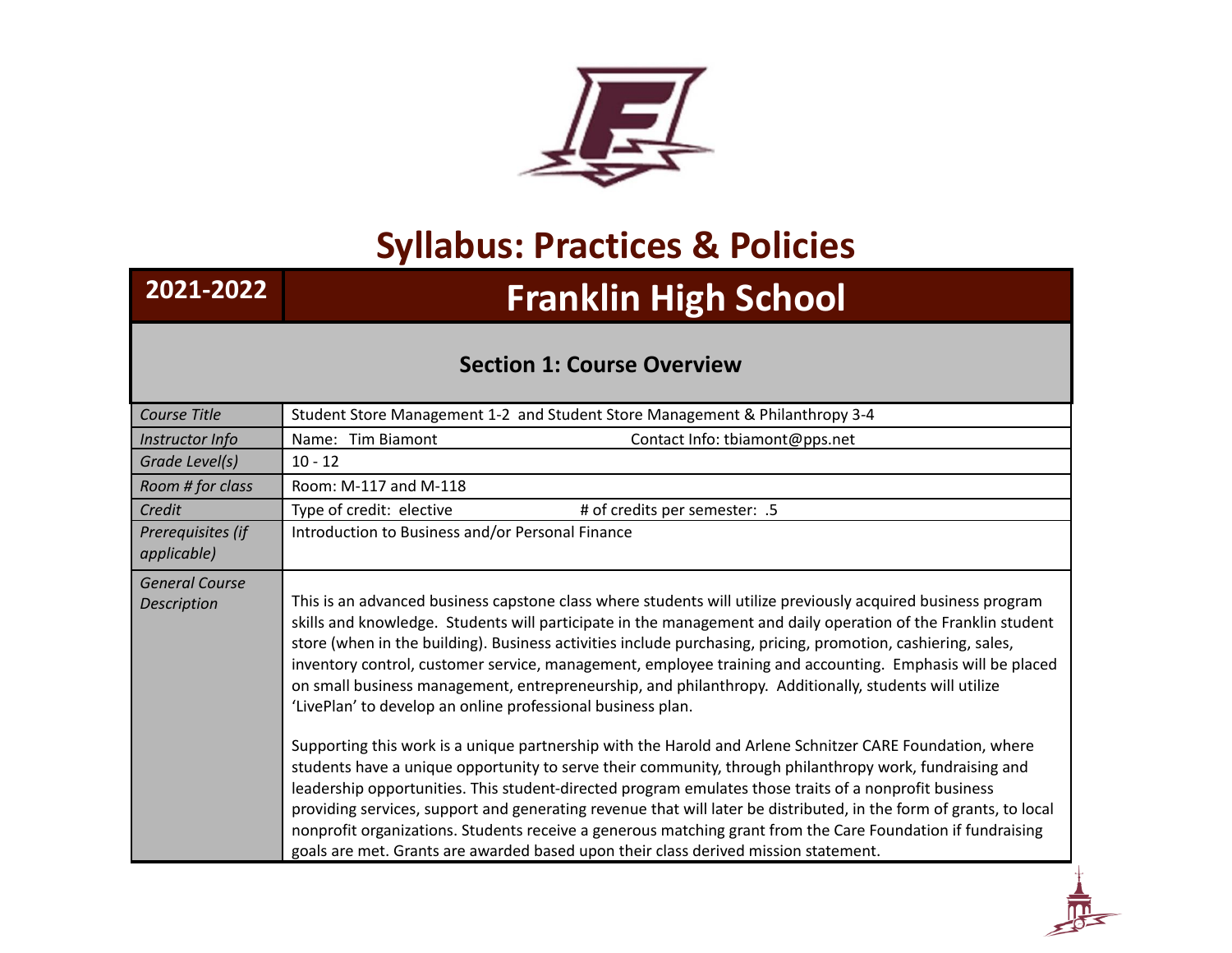| <b>Section 2: Welcome Statement &amp; Course Connections</b>    |                                                                                                                                                                                                                                                                 |  |
|-----------------------------------------------------------------|-----------------------------------------------------------------------------------------------------------------------------------------------------------------------------------------------------------------------------------------------------------------|--|
| <b>Personal Welcome</b>                                         | I'm very excited that you've decided to join me in our program's capstone course.                                                                                                                                                                               |  |
|                                                                 | This class is designed to be our program of study's capstone experience where students will<br>demonstrate their learning by managing the student store, explore and develop a business<br>plan and examine the world of nonprofit management and philanthropy. |  |
| <b>Course Highlights</b><br>(topics, themes, areas<br>of study) | <b>Course Content and Schedule:</b><br>(Themes and Concepts Emphasised Throughout the year)                                                                                                                                                                     |  |
|                                                                 | 1. The environment of business                                                                                                                                                                                                                                  |  |
|                                                                 | Being ethical and socially responsible<br>2.                                                                                                                                                                                                                    |  |
|                                                                 | Navigating the world of e-business<br>3.                                                                                                                                                                                                                        |  |
|                                                                 | Small business, entrepreneurship, and franchises<br>4.                                                                                                                                                                                                          |  |
|                                                                 | Management and organization<br>5.                                                                                                                                                                                                                               |  |
|                                                                 | Human resources<br>6.                                                                                                                                                                                                                                           |  |
|                                                                 | Building customer relationships through effective marketing<br>7.                                                                                                                                                                                               |  |
|                                                                 | Using accounting information<br>8.                                                                                                                                                                                                                              |  |
|                                                                 | Money, banking, and credit<br>9.                                                                                                                                                                                                                                |  |
|                                                                 | 10. Effective written and oral communications                                                                                                                                                                                                                   |  |
|                                                                 | 11. Critical thinking                                                                                                                                                                                                                                           |  |
|                                                                 |                                                                                                                                                                                                                                                                 |  |

٦

 $\frac{1}{\sqrt{2}}$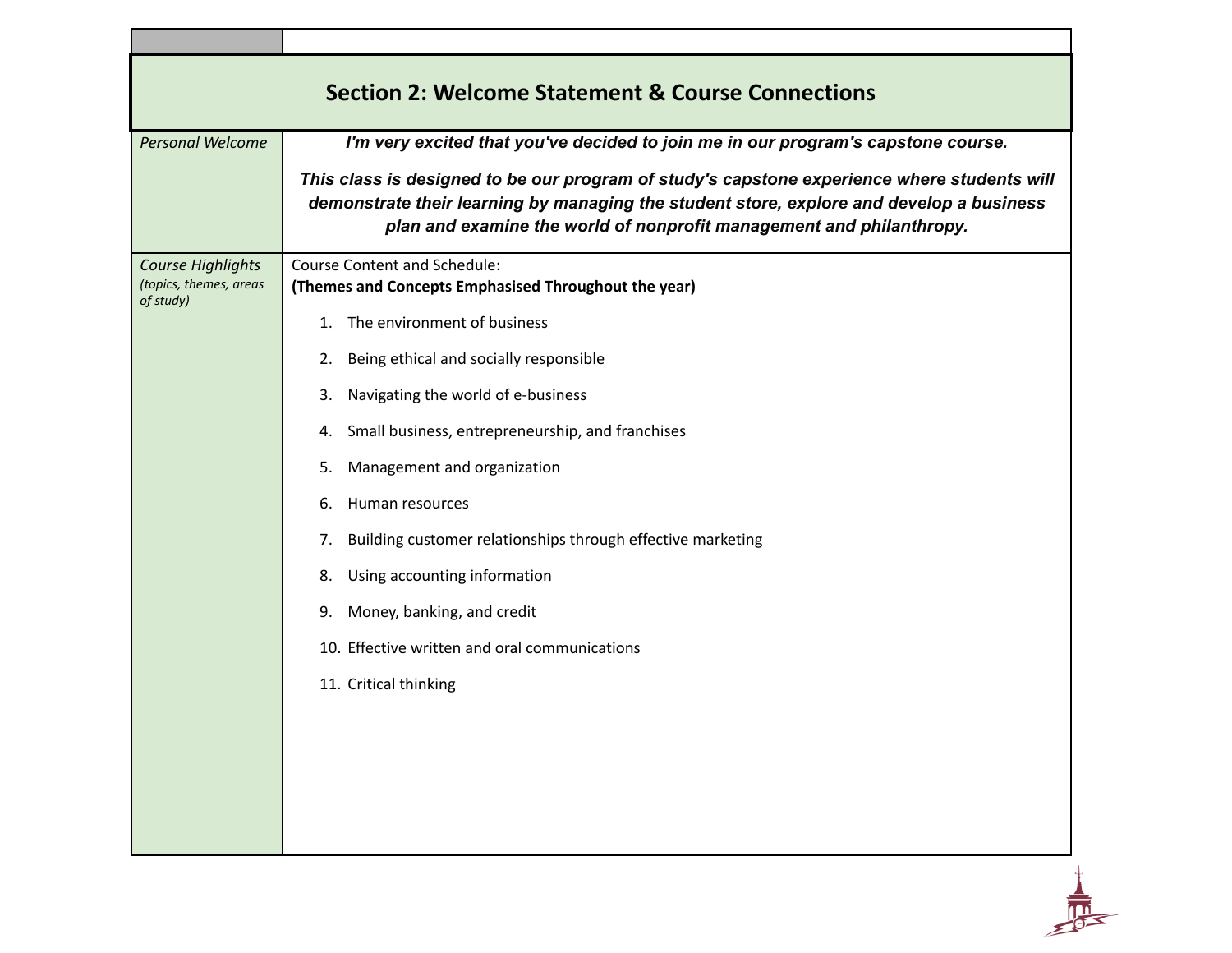#### **Course Content (Weeks 1-12):**

Student store management, marketing and operations.

Philanthropy Project (CommuniCare) - Part I &II Program introduction, Selection of Service Area and Mission Statement Creation.

LivePlan Business Plan Project - Parts I & II Learn LivePlan software, start a pitch and complete initial market analysis.

Shoe Dog - A Case Study in Business

Case Study Analysis, Dialectical Journal Entries, Shark Tank Analysis

### **Course Content (Weeks 13-24):**

Student store management, marketing and operations.

Philanthropy Project (CommuniCare) - Part III & IV NonProfit research and grant application review.

Business Plan Project - Parts III & IV Complete a sales forecast, personnel plan and examine business start-up costs.

Shoe Dog - A Case Study in Business

Case Study Analysis, Dialectical Journal Entries, Shark Tank Analysis

**Course Content (Weeks 25-36):**

Student store management, marketing and operations.

Philanthropy Project (CommuniCare) - Part V & IV NonProfit interviews (virtual), final grant decisions made and awarded.

Business Plan Project - Parts V - VII Complete the lean business plan and present to the class.

Shoe Dog - A Case Study in Business

Case Study Analysis, Dialectical Journal Entries, Shark Tank Analysis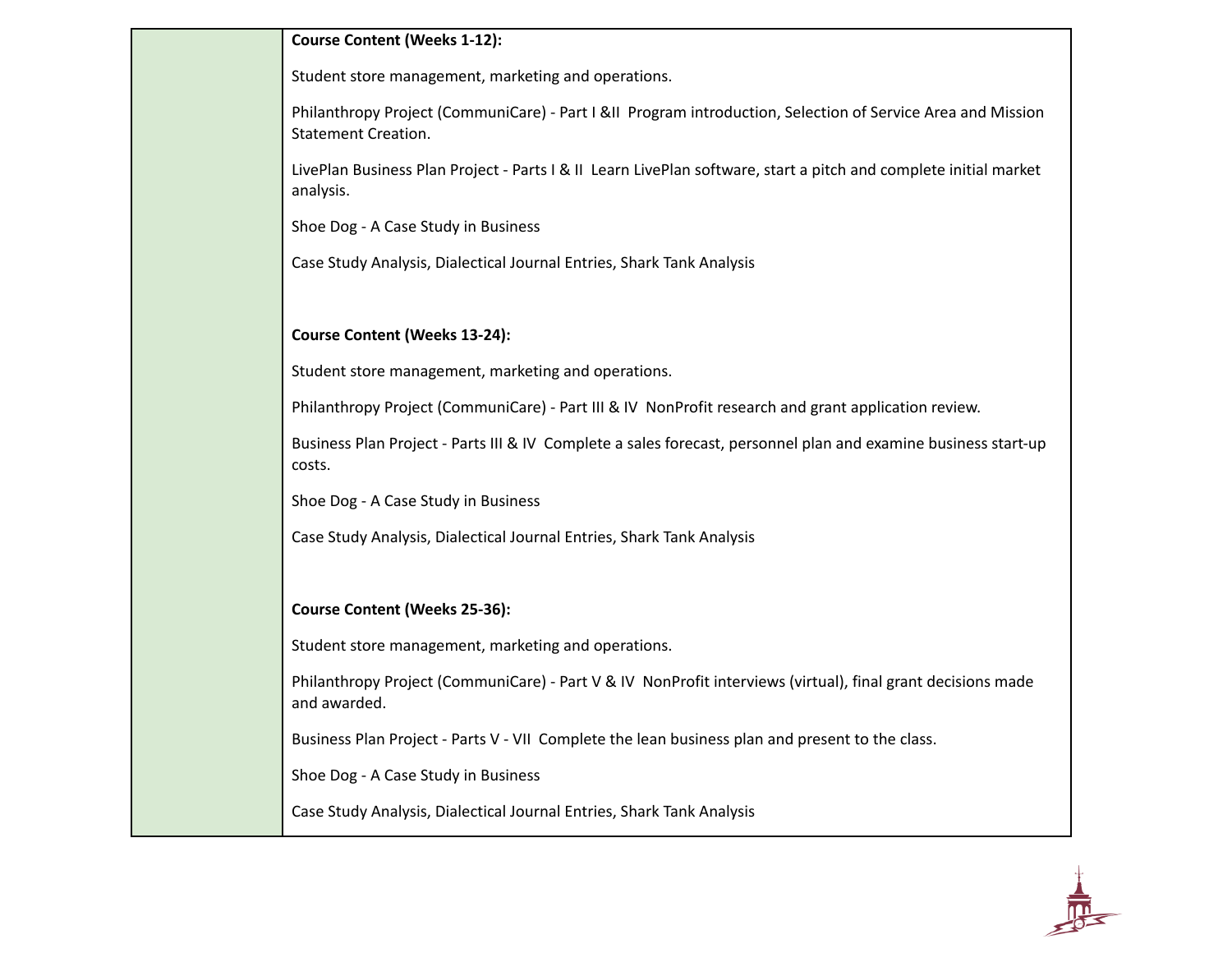| Course                   | Students in the FHS Business Management & Administration program of study are asked to think                                                                 |
|--------------------------|--------------------------------------------------------------------------------------------------------------------------------------------------------------|
| Connections to PPS       | critically, dive deep into the content, effectively communicate and grow as individuals.                                                                     |
| <b>Relmagined Vision</b> |                                                                                                                                                              |
|                          | <b>Our Program of Study Mission Statement:</b>                                                                                                               |
|                          | To foster future business leaders for our community - empowering students with business and                                                                  |
|                          | financial literacy, igniting the entrepreneurial spirit and fostering a philanthropic heart.                                                                 |
|                          | <b>Section 3: Student Learning</b>                                                                                                                           |
| Prioritized              | The following standards will be explored in the course:                                                                                                      |
| <b>Standards</b>         | Prioritized National/State Standards:                                                                                                                        |
|                          |                                                                                                                                                              |
|                          | Upon successful completion of BA 101, the student will be able to:                                                                                           |
|                          | Demonstrate an understanding of the forces that shape the business and economic structure of the<br>United States of America.                                |
|                          | Demonstrate an understanding of the major functions of business including Management,                                                                        |
|                          | Accounting/Finance, Marketing, Investments, and Information Technology.                                                                                      |
|                          | Explain why business ethics is an integral part of every business organization.                                                                              |
|                          | Intended Outcomes/Essential Learning Standards for the Course: Upon successful completion of this<br>capstone course, the student will be able to:           |
|                          | develop basic knowledge about the organization of businesses in the free enterprise system.<br>1.                                                            |
|                          | 2. further develop and refine operational knowledge of marketing and business management skills through<br>active management of the student store.           |
|                          | develop leadership and philanthropic skills to promote productive and responsible personal involvement in<br>3.<br>school, on the job, and in the community. |
|                          | develop effective organizational skills, including decision making, goal setting, and prioritizing<br>4.                                                     |
|                          | develop a detailed business plan and pitch using LivePlan business planning software.<br>5.                                                                  |
|                          | acquire information and skills necessary for effective job search and will be given the opportunity to<br>6.<br>explore careers in business                  |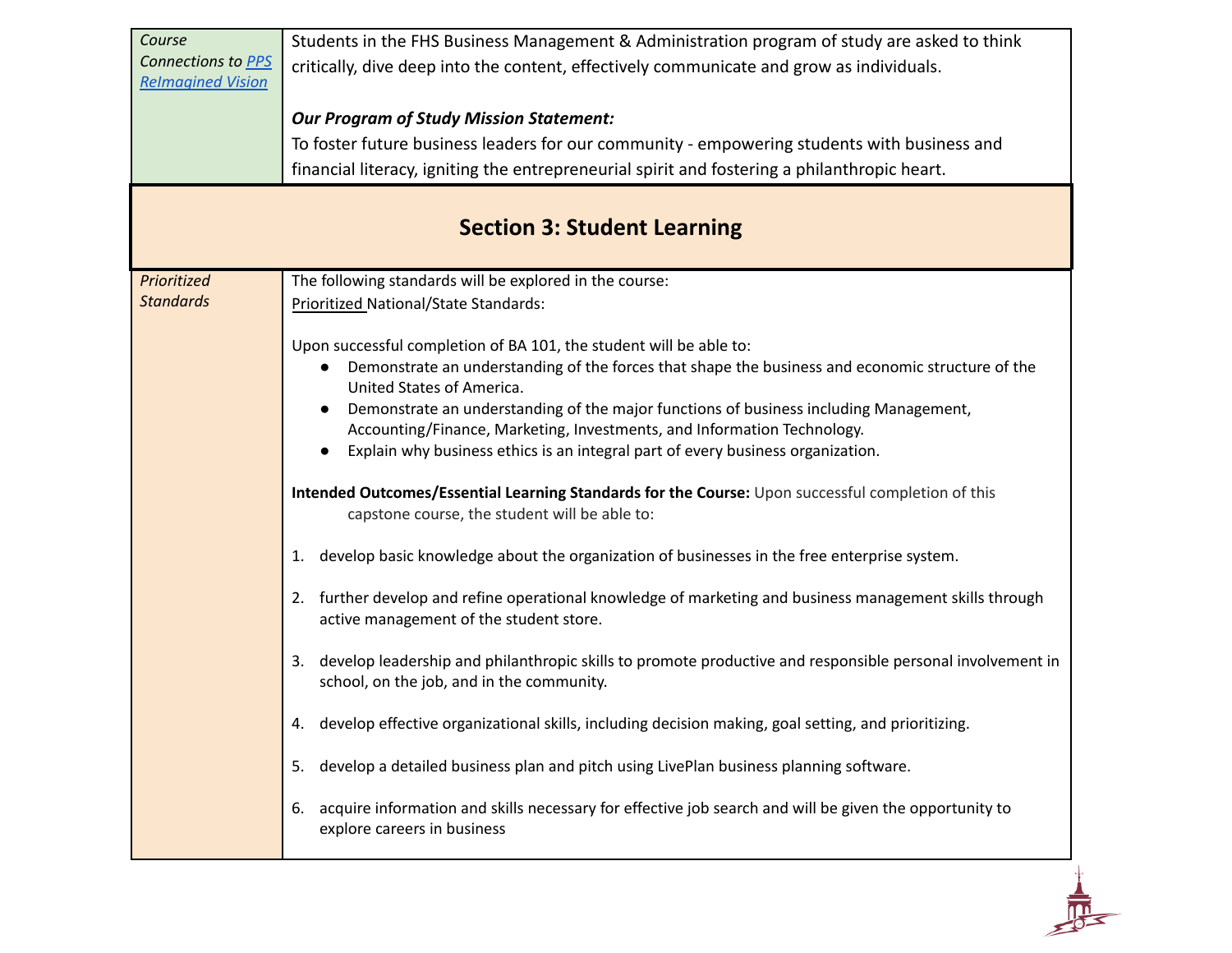|                                                                  | 7. acquire knowledge and develop positive attitudes and habits, which contribute to safe working conditions                                                                                                                                                                                                                                                                                                                                                                                                                                                                                                                                                                                                                                                                                                                                                                                                                       |
|------------------------------------------------------------------|-----------------------------------------------------------------------------------------------------------------------------------------------------------------------------------------------------------------------------------------------------------------------------------------------------------------------------------------------------------------------------------------------------------------------------------------------------------------------------------------------------------------------------------------------------------------------------------------------------------------------------------------------------------------------------------------------------------------------------------------------------------------------------------------------------------------------------------------------------------------------------------------------------------------------------------|
|                                                                  | in business.                                                                                                                                                                                                                                                                                                                                                                                                                                                                                                                                                                                                                                                                                                                                                                                                                                                                                                                      |
| <b>PPS Graduate</b><br><b>Portrait</b>                           | I will help students grow their knowledge and skills in the following aspects of PPS's Graduate Portrait:                                                                                                                                                                                                                                                                                                                                                                                                                                                                                                                                                                                                                                                                                                                                                                                                                         |
| <b>Connections</b>                                               | Preparing students to live and work in a global environment, through various multicultural learning<br>opportunities and studies of the global business world.<br>Helping students become critical thinkers and master core knowledge with a focus on developing a                                                                                                                                                                                                                                                                                                                                                                                                                                                                                                                                                                                                                                                                |
| <b>8/27 Work</b>                                                 | solid financial literacy skill set.                                                                                                                                                                                                                                                                                                                                                                                                                                                                                                                                                                                                                                                                                                                                                                                                                                                                                               |
|                                                                  | Helping students develop effective communication skills through group work and presentations<br>opportunities.                                                                                                                                                                                                                                                                                                                                                                                                                                                                                                                                                                                                                                                                                                                                                                                                                    |
|                                                                  | Help students strive to be optimistic future-oriented graduates.                                                                                                                                                                                                                                                                                                                                                                                                                                                                                                                                                                                                                                                                                                                                                                                                                                                                  |
|                                                                  | Help students become inclusive and collaborative problem solvers and transformative racial equity<br>$\bullet$<br>leaders in their communities.                                                                                                                                                                                                                                                                                                                                                                                                                                                                                                                                                                                                                                                                                                                                                                                   |
|                                                                  |                                                                                                                                                                                                                                                                                                                                                                                                                                                                                                                                                                                                                                                                                                                                                                                                                                                                                                                                   |
| Differentiation/<br>accessibility<br>strategies and<br>supports: | The differentiation strategies used in this course are based on the evidence (data) received through multiple<br>forms of pre, ongoing, and formative assessments. Differentiation strategies in place to meet the needs of ALL<br>learners (including TAG, ESL, Special Ed)                                                                                                                                                                                                                                                                                                                                                                                                                                                                                                                                                                                                                                                      |
|                                                                  | Posting Clearly defined objectives and 'Big Ideas' for the day<br>$\bullet$<br><b>Emphasizing Key Terms</b><br>$\bullet$<br>Providing clear expectations of tasks<br>$\bullet$<br>Utilizing various scaffolding techniques<br>$\bullet$<br>Self-paced projects and software (when used)<br>$\bullet$<br>Visual electronic aids<br>$\bullet$<br>Printout of instructions in native language when needed<br>$\bullet$<br>Interpreters (if needed)<br>$\bullet$<br>Hands-on learning (kinesthetic)<br>$\bullet$<br>Visual electronic aids (ZOOM meetings, screen sharing, email)<br>$\bullet$<br>Tutoring (one on one help)<br>$\bullet$<br>Supplies for equipment usage<br>$\bullet$<br>Technology such as electronic hand-held response systems, electronic journals, communication and<br>$\bullet$<br>on-line grading to provide additional support for struggling students and provide enrichment for our<br>gifted population. |

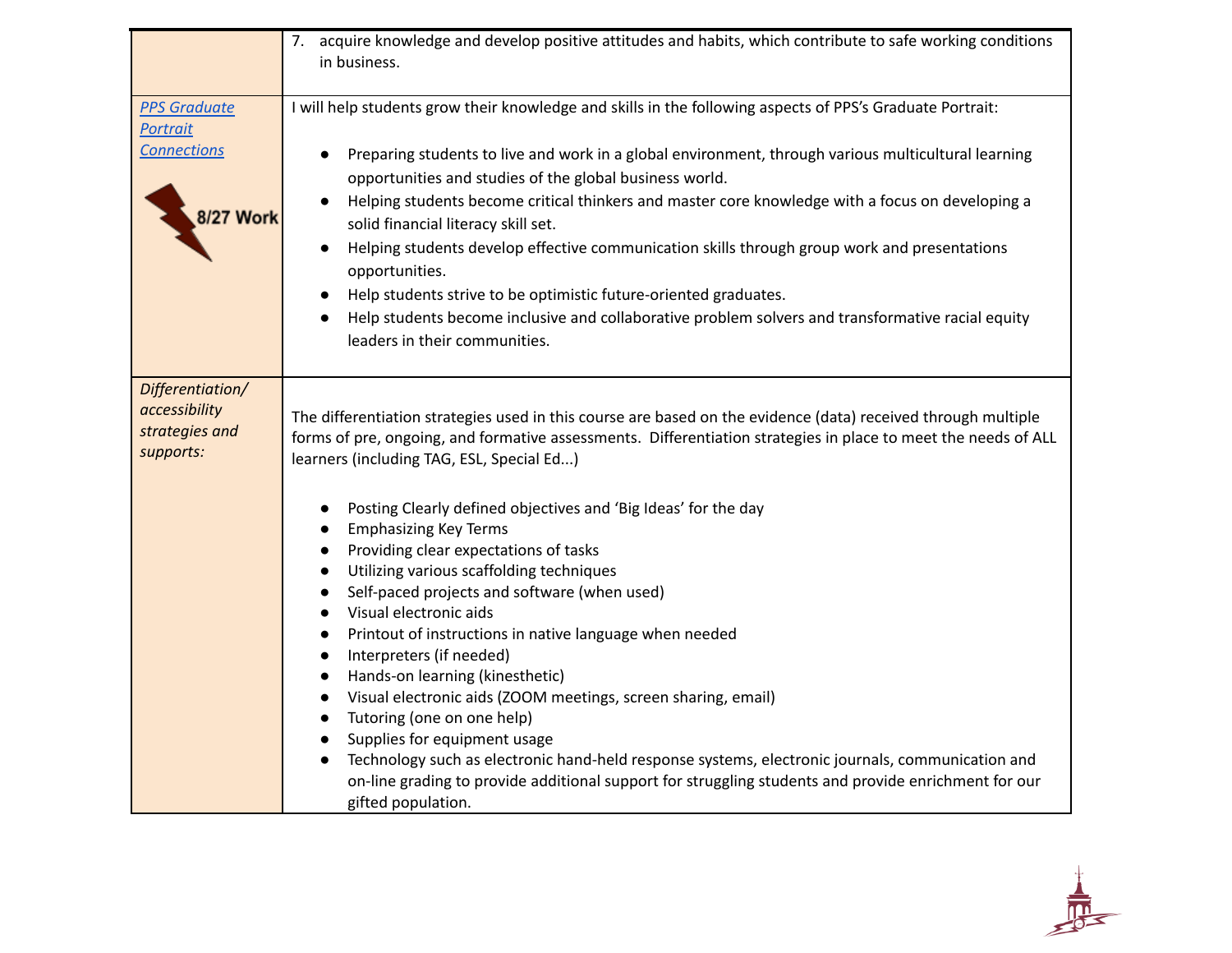|                                                                                                     | Franklin High School plans to identify and adopt CTE curriculum that addresses the needs of our special<br>populations.                                                                                                                                                                                                                                                                                                                                                                                                                                                                                                                                                                                                                                                                                                                      |
|-----------------------------------------------------------------------------------------------------|----------------------------------------------------------------------------------------------------------------------------------------------------------------------------------------------------------------------------------------------------------------------------------------------------------------------------------------------------------------------------------------------------------------------------------------------------------------------------------------------------------------------------------------------------------------------------------------------------------------------------------------------------------------------------------------------------------------------------------------------------------------------------------------------------------------------------------------------|
| Personalized<br>Learning<br><b>Graduation</b><br>Requirements (as<br>applicable in this<br>course): | Students will complete Career Related Learning requirements during their time in class as needed.                                                                                                                                                                                                                                                                                                                                                                                                                                                                                                                                                                                                                                                                                                                                            |
| 8/27 Work                                                                                           | <b>Section 4: Cultivating Culturally Sustaining Communities</b>                                                                                                                                                                                                                                                                                                                                                                                                                                                                                                                                                                                                                                                                                                                                                                              |
| <b>Tier 1 SEL Strategies</b><br><b>Shared</b><br>Agreements                                         | <b>Behavioral Expectations:</b><br>At Franklin High School, in addition to following all school rules, we expect staff and students to:<br>Strive to be<br>Thoughtful--We put time and effort into our work<br>Respectful--We respect the diverse learning needs of our peers<br>Organized--We are present and on time to class<br>Neighborly--We greet others and interact positively<br>I will facilitate the creation of our Shared Agreements that respects and celebrates each student's race, ability,<br>language, and gender in the following way(s):<br>"A consensus on what every person in our group needs from each other and commits to each other in order to<br>feel safe, supported, open, productive and trusting SO THAT we can serve our students (or clients) well, do<br>our best work, and achieve our common vision." |
|                                                                                                     | We will utilize a Canvas Discussion opportunity for students to describe an agreement that they feel is<br>important for the class to share.                                                                                                                                                                                                                                                                                                                                                                                                                                                                                                                                                                                                                                                                                                 |

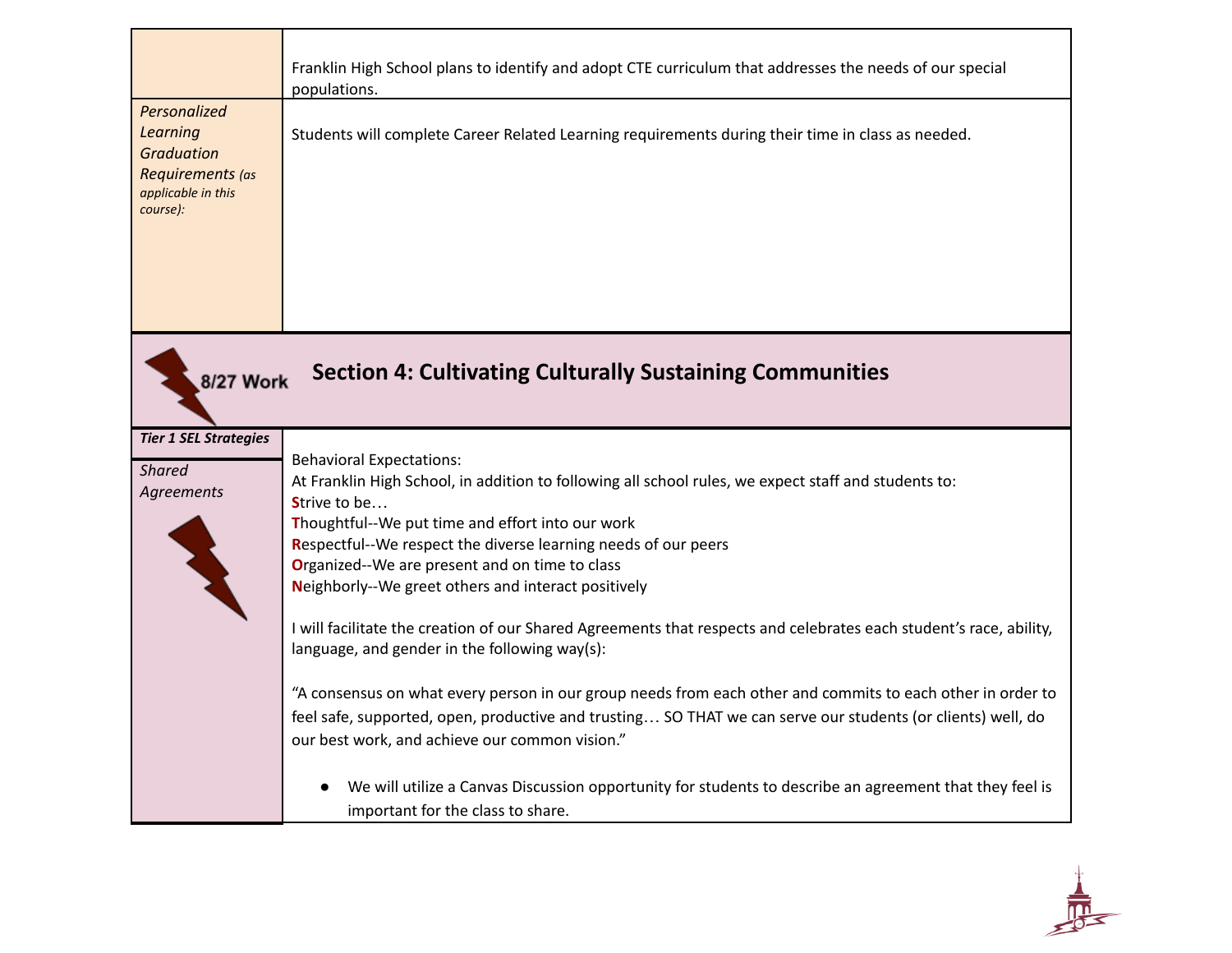|                                            | Students will have an opportunity to discuss the shared agreements and voice their opinions about the                                                                                                                                             |
|--------------------------------------------|---------------------------------------------------------------------------------------------------------------------------------------------------------------------------------------------------------------------------------------------------|
|                                            | agreements.                                                                                                                                                                                                                                       |
|                                            | I will display our Agreements in the following locations:<br>Course Syllabus<br>Canvas Home Page<br>Classroom Walls                                                                                                                               |
|                                            | My plan for ongoing feedback through year on their effectiveness is:                                                                                                                                                                              |
|                                            | Student surveys                                                                                                                                                                                                                                   |
|                                            | Restorative justice circles                                                                                                                                                                                                                       |
|                                            | Grades/assignment completion data                                                                                                                                                                                                                 |
| Student's<br>Perspective &<br><b>Needs</b> | I will cultivate culturally sustaining relationships with students by:<br>Get to know students throughout the year<br>$\bullet$<br>Examine personal biases<br>Elevate students' languages and cultures<br>Adapt policies, practices, and pedagogy |
|                                            | Family and community involvement                                                                                                                                                                                                                  |
|                                            | Respect their cultures<br>Be mindful of intent vs impact                                                                                                                                                                                          |
|                                            | Families can communicate what they know of their student's needs with me in the following ways:                                                                                                                                                   |
|                                            |                                                                                                                                                                                                                                                   |
|                                            | Email is the best method of communication on an ongoing basis - tbiamont@pps.net                                                                                                                                                                  |
|                                            | Other methods include:                                                                                                                                                                                                                            |
|                                            | Phone - 503.916.5140 ext. 84115                                                                                                                                                                                                                   |
|                                            | Canvas                                                                                                                                                                                                                                            |
|                                            | <b>Back to School Night</b><br>Conferences                                                                                                                                                                                                        |
|                                            |                                                                                                                                                                                                                                                   |

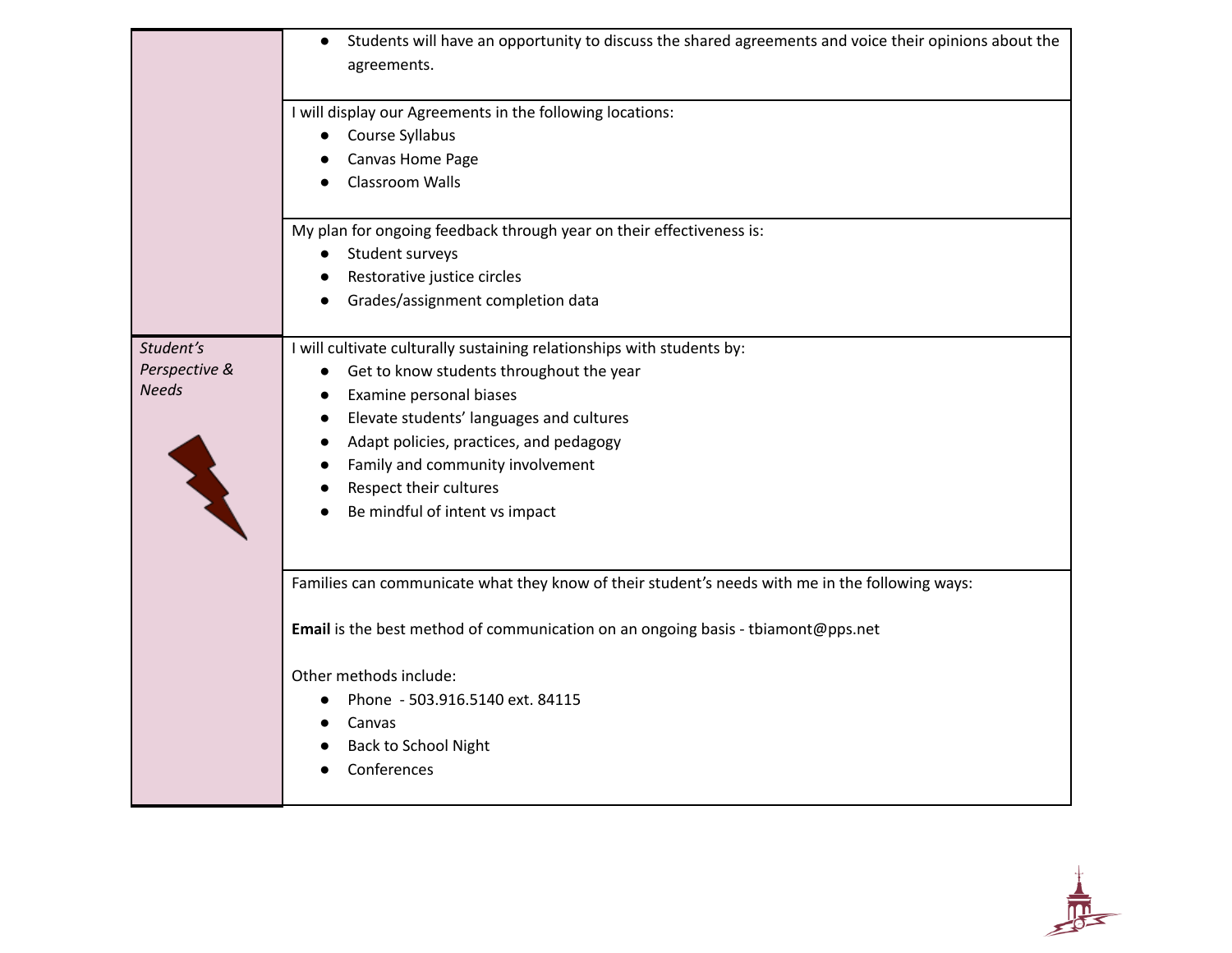| Empowering<br><b>Students</b>       | I will celebrate student successes in the following ways:<br>Praise/positive feedback<br>Displaying student work online or in the classroom<br>Positive phone calls to families/guardians<br>Class 'parties' and celebrations<br>Program completion ceremonies (both Business Management & Administration program and the<br>CommuniCare Program)<br>○ Honor cord distribution at graduation                                                                                                                                                                                                                                                                                                                                                                                                                  |
|-------------------------------------|---------------------------------------------------------------------------------------------------------------------------------------------------------------------------------------------------------------------------------------------------------------------------------------------------------------------------------------------------------------------------------------------------------------------------------------------------------------------------------------------------------------------------------------------------------------------------------------------------------------------------------------------------------------------------------------------------------------------------------------------------------------------------------------------------------------|
|                                     | I will solicit student feedback on my pedagogy, policies and practices by:<br>Regular check-ins with students/class<br>Student surveys<br>Written input<br>Formative assessments<br>Student voice<br>Exit tickets                                                                                                                                                                                                                                                                                                                                                                                                                                                                                                                                                                                             |
|                                     | When class agreements aren't maintained (i.e. behavior) by a student I will approach it in the following ways:<br>Non-shaming and avoidance of power struggles"Let Go of the Rope."<br>Authentic connection/compassion. Connection redirects more effectively.<br>Remind them of expectations and or rules<br>Talk to misbehaved student outside the classroom or after class.<br>I typically will pull a student outside and talk to them one on one about how they are being<br>$\circ$<br>disruptive, disrespectful, etc.<br>Attempt to help the student understand their effect and role as an individual to the whole.<br>Engage the SST and other teachers to see if the behavior is happening in other classes as well, and if<br>so, discuss ways to successfully correct the behavior with the team. |
| Showcasing<br><b>Student Assets</b> | I will provided opportunities for students to choose to share and showcase their work by:<br>Creating opportunities for students to share their work:<br>Posted on Canvas<br>$\circ$<br>Posted in the Classroom<br>О                                                                                                                                                                                                                                                                                                                                                                                                                                                                                                                                                                                          |
|                                     |                                                                                                                                                                                                                                                                                                                                                                                                                                                                                                                                                                                                                                                                                                                                                                                                               |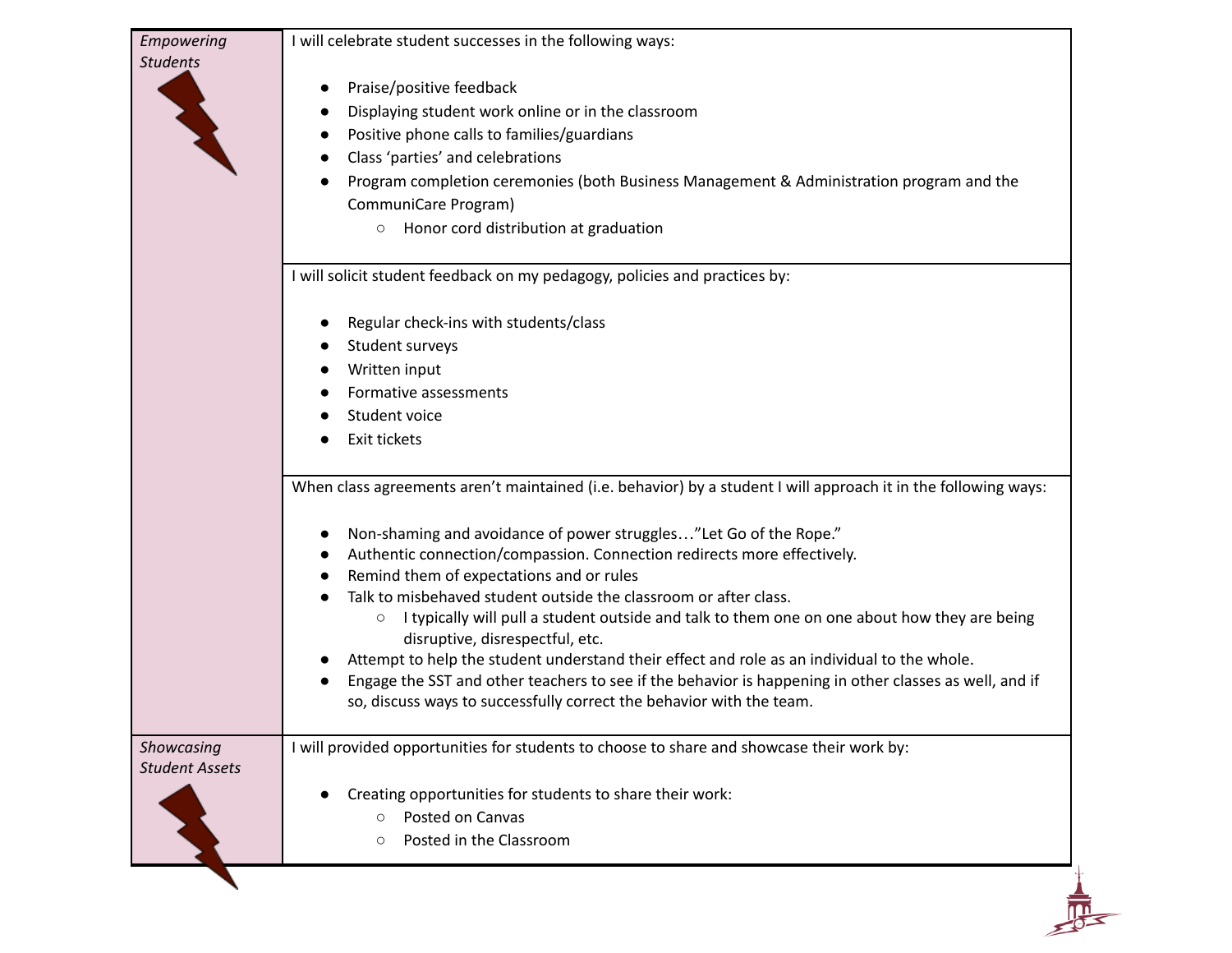○ Classroom Presentations and Sharing

● Invite student voice in our daily SEL check-ins and student engagement activities

## **Section 5: Classroom Specific Procedures**

| Safety issues and         | Due to Covid:                                                                                                       |
|---------------------------|---------------------------------------------------------------------------------------------------------------------|
| requirements (if          | Wear a mask at all times<br>$\bullet$                                                                               |
| applicable):              | Maintain at least 3 feet of distance between peers and teachers (when possible)<br>$\bullet$                        |
|                           | Practice good hygiene/handwashing                                                                                   |
| <b>Coming &amp; Going</b> | I understand the importance of students taking care of their needs. Please use the following guidelines when        |
| from class                | coming and going from class:                                                                                        |
|                           | One student out of class at a time with a pass<br>$\bullet$                                                         |
|                           | Return in a timely manner when leaving class with the pass                                                          |
|                           | Work to maintain safe social distancing as much as possible in the hallways                                         |
|                           |                                                                                                                     |
| <b>Submitting Work</b>    | I will collect work from students in the following way:                                                             |
|                           | Students will submit assignments, take quizzes and participate in many class activities via the Canvas<br>$\bullet$ |
|                           | learning management system.                                                                                         |
|                           |                                                                                                                     |
|                           |                                                                                                                     |
|                           |                                                                                                                     |
|                           |                                                                                                                     |
|                           | If a student misses a deadline, I will partner with the student in the following ways so they have the ability to   |
|                           | demonstrate their abilities:                                                                                        |
|                           | Late work will be accepted and graded - Depending on the situation the late work would be eligible to<br>$\bullet$  |
|                           | receive full credit or reduced credit. When needed, I'll meet with the student to create an                         |
|                           | individualized plan to demonstrate ability.                                                                         |
|                           |                                                                                                                     |
| <b>Returning Your</b>     | My plan to return student work is the following:                                                                    |
| <b>Work</b>               | Timeline:                                                                                                           |
|                           | All submitted work will be returned in a timely manner<br>$\bullet$                                                 |
|                           | All unit work will be returned prior to any summative unit assessment<br>$\circ$                                    |
|                           | Project will be assessed and returned as soon as possible<br>$\circ$                                                |

 $\frac{1}{\sqrt{1-\frac{1}{2}}}$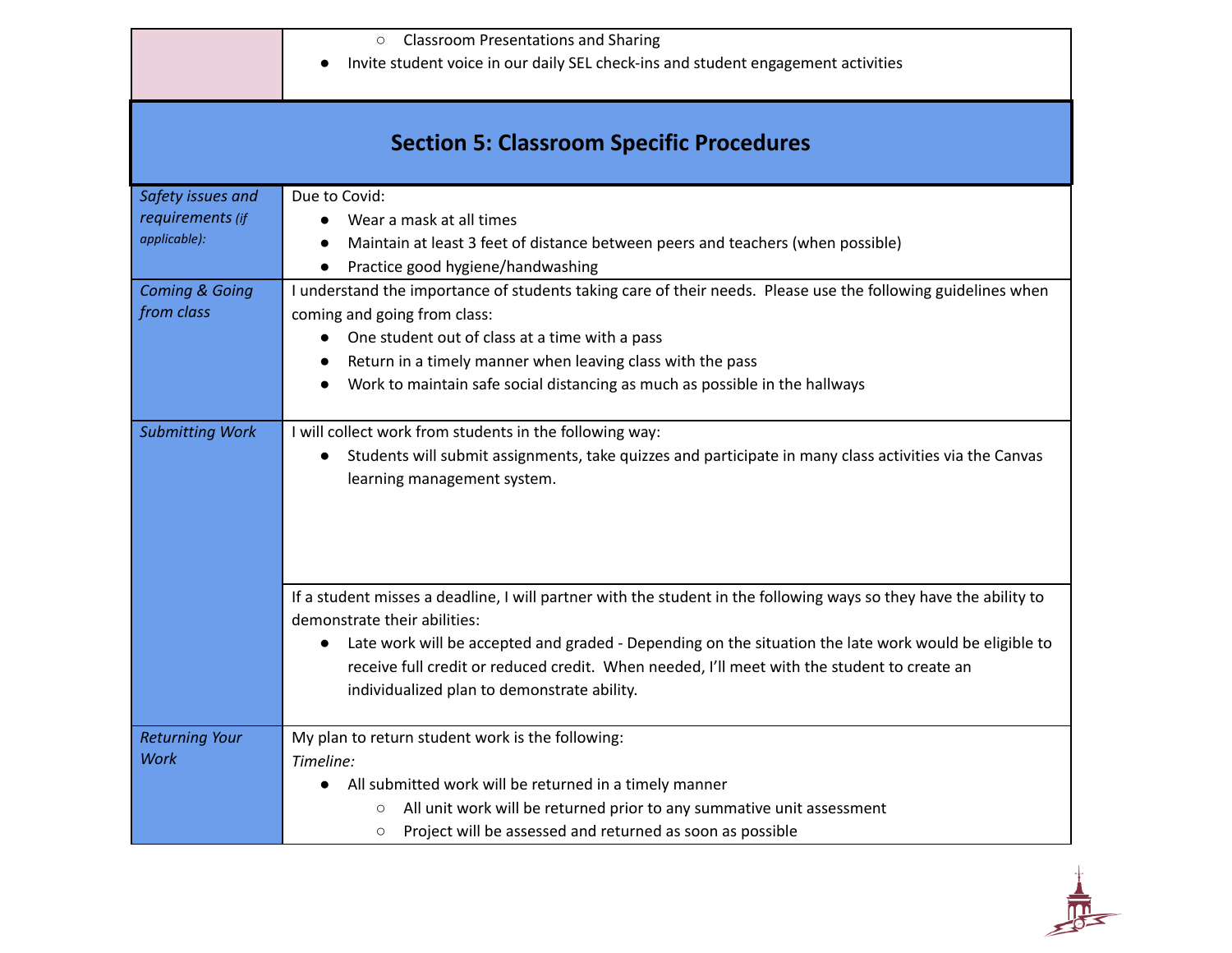|                                                    | What to look for on your returned work:<br>Returned work will have points assigned to them based upon the level of completion<br>$\bullet$                                                                                             |
|----------------------------------------------------|----------------------------------------------------------------------------------------------------------------------------------------------------------------------------------------------------------------------------------------|
|                                                    | <b>Revision Opportunities:</b><br>When needed, students will have an opportunity to revise their work and submit for regrading.                                                                                                        |
| <b>Formatting Work</b><br>(if applicable)          | Directions on how to format submitted work (ex. formal papers, lab reports, etc) can be found here:<br>All directions for formatting and submission will be found in Canvas for a particular assignment, project<br>and/or assessment. |
| <b>Attendance</b>                                  | If a student is absent, I can help them get caught up by:                                                                                                                                                                              |
|                                                    | Keeping Canvas up to date                                                                                                                                                                                                              |
|                                                    | $\circ$ Canvas is an excellent LMS to help students that have to be absent from in person instruction.                                                                                                                                 |
|                                                    | Meet with them during tutorial                                                                                                                                                                                                         |
|                                                    | Connect via email                                                                                                                                                                                                                      |
| <b>Section 6: Course Resources &amp; Materials</b> |                                                                                                                                                                                                                                        |
|                                                    |                                                                                                                                                                                                                                        |
| <b>Materials Provided</b>                          | I will provided the following materials to students:                                                                                                                                                                                   |
|                                                    | Textbook as needed                                                                                                                                                                                                                     |
|                                                    | Project materials as needed                                                                                                                                                                                                            |
|                                                    | Classroom supplies (paper, pencils, etc.) as needed                                                                                                                                                                                    |
|                                                    | Needed technology<br>$\bullet$                                                                                                                                                                                                         |
| <b>Materials Needed</b>                            | Please have the following materials for this course:                                                                                                                                                                                   |
|                                                    | Chromebook and charger                                                                                                                                                                                                                 |
|                                                    | <b>Composition Notebook</b>                                                                                                                                                                                                            |
|                                                    | Pencils<br>Highlighter                                                                                                                                                                                                                 |
|                                                    |                                                                                                                                                                                                                                        |
|                                                    | Franklin can help with any materials you may need as well. Please reach out to me privately and I will help you<br>get what you need.                                                                                                  |
| <b>Course Resources</b>                            | Here is a link to resources that are helpful to students during this course:                                                                                                                                                           |

 $\frac{1}{\sqrt{2}}$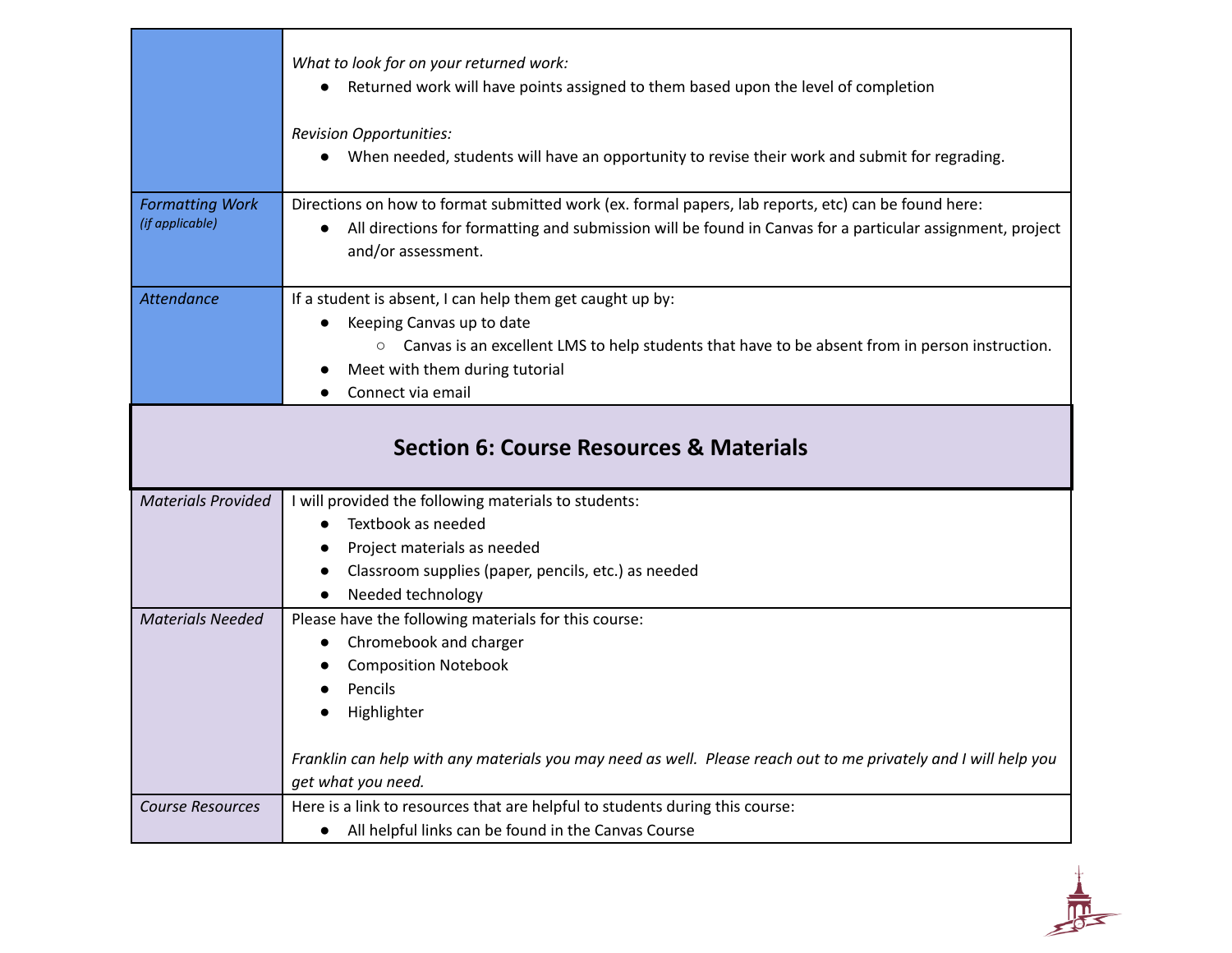| Empowering<br><b>Families</b>                                                     | The following are resources available for families to assist and support students through the course:<br>Email - tbiamont@pps.net<br>Canvas Course                                                                                 |
|-----------------------------------------------------------------------------------|------------------------------------------------------------------------------------------------------------------------------------------------------------------------------------------------------------------------------------|
| <b>Section 7: Assessment of Progress and Achievement</b>                          |                                                                                                                                                                                                                                    |
| Formative<br><b>Assessments</b>                                                   | As students move through the learning journey during specific units/topics, I will assess & communicate their<br>progress in the following ways:                                                                                   |
|                                                                                   | Various formative assessment methods will be used including project work, class notebook completion, small<br>group problem solving of questions arising from application of course concepts and concerns to actual<br>experience. |
| <b>Summative</b><br><b>Assessments</b>                                            | As we complete specific units/topics I will provide the following types of opportunities for students to provide<br>evidence of their learned abilities:                                                                           |
|                                                                                   | Various summative assessment methods will be used including examinations, quizzes and project completion.                                                                                                                          |
| Student Role in<br><b>Assessment</b>                                              | Students and I will partner to determine how they can demonstrate their abilities in the following ways:                                                                                                                           |
|                                                                                   | Students can check in with me individually if needing an alternate way of demonstrating their ability other<br>than the assigned demonstration method for the assignment/project.                                                  |
|                                                                                   |                                                                                                                                                                                                                                    |
| <b>Section 8: Grades</b><br><b>Progress Report Cards &amp; Final Report Cards</b> |                                                                                                                                                                                                                                    |
| <b>Accessing Grades</b>                                                           | Students & Families can go to the following location for up-to-date information about their grades throughout<br>the semester:<br>StudentVue is the primary source for up-to-date grade information<br>$\bullet$                   |